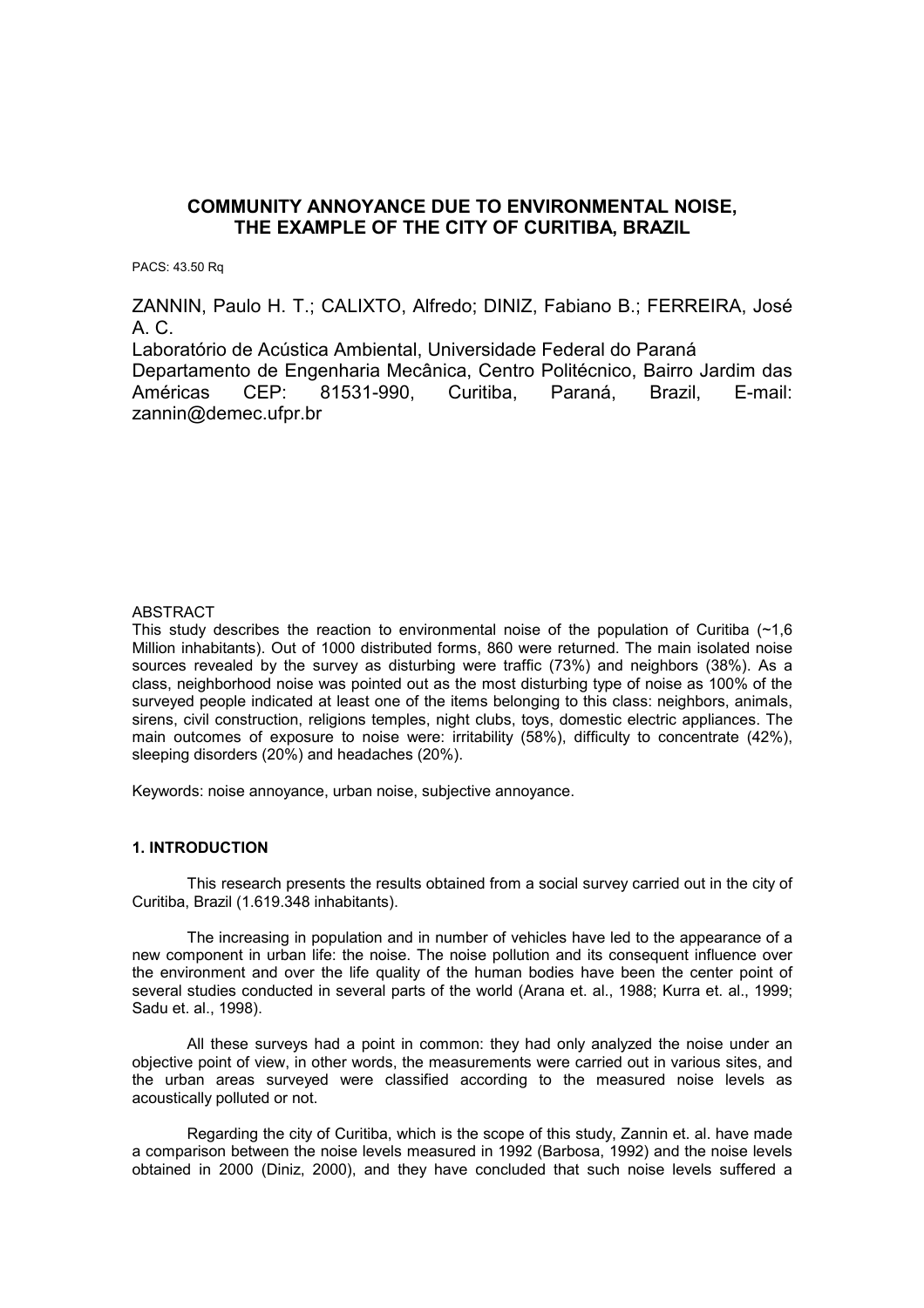reduction. However, none of the surveys conducted in Curitiba had the scope of obtaining information on the citizens' reaction toward this noise.

 The main goal of this study is to show the annoyance reactions suffered by the citizens due to the urban noise, and show the main noise sources that cause this annoyance as well.

#### **2 – Methodology**

-

 In order to attend the objectives of this research, the authors have developed a questionnaire. These objectives are:

- Identify the main noise sources in the urban environment;
- Identify the reaction of the citizens toward those sources.

The questionnaire contained questions regarding the demographic data of the urban residential environment and the annoyance caused by noise.

The citizens who would participate of the survey were randomly picked up, representing the citizens at the residential areas of the city of Curitiba according to the local Zoning and Area Usage Law (Prefeitura Municipal de Curitiba, 2000).

The participants of the survey have been contacted by telephone and then the forms have been sent to them via post service. After two weeks, fifty collaborators had the incumbency of picking up the questionnaires at the residences of the participants, totaling a return rate of 86% out of the 1000 distributed forms.

#### **3 – Results**

 Among the respondents, 63% were man and 37% were woman, and they were predominantly between 18 and 24 years of age. Roughly, the age distribution among the respondents among 18 and 59 years of age follow the tendency of the age distribution of the city of Curitiba (IBGE, 1996).

Asked if they felt annoyed by the noise in his/her street, the major part of the respondents (44%) have answered that sometimes they did, and about 32% have answered that they regularly felt annoyed. In another question, the interviewed have classified the noise in his/her street as "little intense" (53%), "intense" (39%), and "very intense" (6%). 2% out of the interviewed people has not answered the question. More than half out of the respondents have affirmed that they had been living at the same location for more than 5 years.

The respondents have been asked if the noise in his/her street had increased or decreased during the period they had been living at their present locations. For this question, 60% out of them answered that the noise had increased.

This conclusion contradicts the results obtained in the study on the noise levels measured at the streets of Curitiba (Zannin et.al., 2001), in which a reduction on the noise levels have been observed when compared to the ones obtained by Barbosa in his survey (1992). In Barbosa's survey, the noise in 93.4% out of the 350 measurement sites were above 65 dB(A), whereas this percentage had dropped to 80.6% in Zannin's survey. The equivalent noise level  $(L_{eq})$  of 65 dB(A) is considered as the threshold of health impairments by the preventive medicine (Belojevic´ G., Jakovlevic´ B, 1997; Maschke, 1999).

It is important to observe that the measurement sites and the time of the day they have been done (Zannin et. al., 2001) exactly match the Barbosa's criteria (1992).

Asked about what noise sources caused the biggest annoyance, the majority of the respondents have point the traffic, followed by the neighbors. No doubt is the traffic a continuous noise source, as well as the neighbors in many cases. However, several possibilities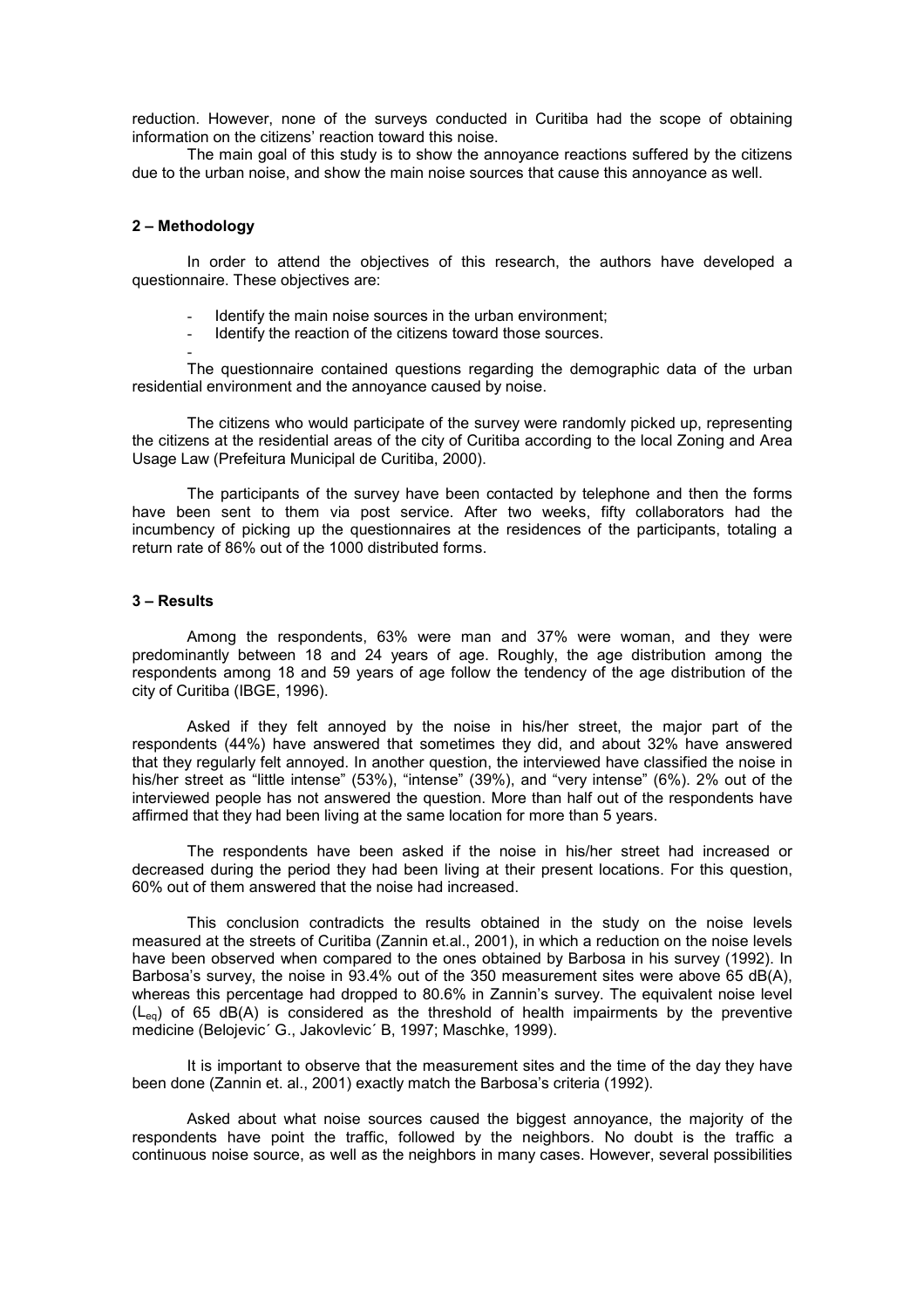of answer for this question were related to non-continuous sources such as: sirens, fireworks, temples, night clubs and civil construction.

 The majority of the respondents have answered that they sometimes felt annoyed by the noise in his/her street and have pointed out at least one of these non-continuous sources as the cause of annoyance.

 The coexistence of continuous and non-continuous noise sources is a possible explanation for the fact that, despite several respondents have classified the noise as "little intense", the majority felt annoyed by this noise.

By considering this new focus it is possible to construct a new point of view in this analysis. For example, by putting together in a single group the respondents who always felt annoyed by the noise (32%) and the respondents who sometimes felt annoyed (44%), a new group is formed, denominated "Annoyed by the Urban Noise", which is represented by 76% out of the respondents. The respondents who somehow felt annoyed by the urban noise belong to this group.

 Among the respondents of the first group (related to those who always felt annoyed), 14% found the noise they are exposed to very intense, 58% found it intense and 25% found it little intense.

 By combining the above information it is possible to conclude that it is not absolutely necessary for the noise to be intense or very intense to cause annoyance on somebody since 25% out of the annoyed people found it little intense.

By putting together the respondents who classified the noise in his/her street as little intense and those ones who classified it as intense, a new group will be formed, represented by 93% out of the annoyed people. On the other hand, 5% out of the respondents who classified the noise as very intense did not feel annoyed at all.

Now, by considering the 24% who did not feel annoyed by the noise in his/her street, it is noticeable that 83% out of them classified the noise as little intense. These indicators show that those people do not feel annoyed simply by the fact they are not exposed to significant noise levels.

Interesting results has also been obtained regarding the annoyance level and the nature of the noise sources. If the sources are analyzed separately, it is noticeable that among the respondents who felt annoyed by the noise in his/her street, 73% pointed out the traffic as the main source of annoyance and 38% pointed out the neighbors, conform shown in figure 1.



NA = No answer Figure 1: Answers to the question: "What noise sources annoy you?"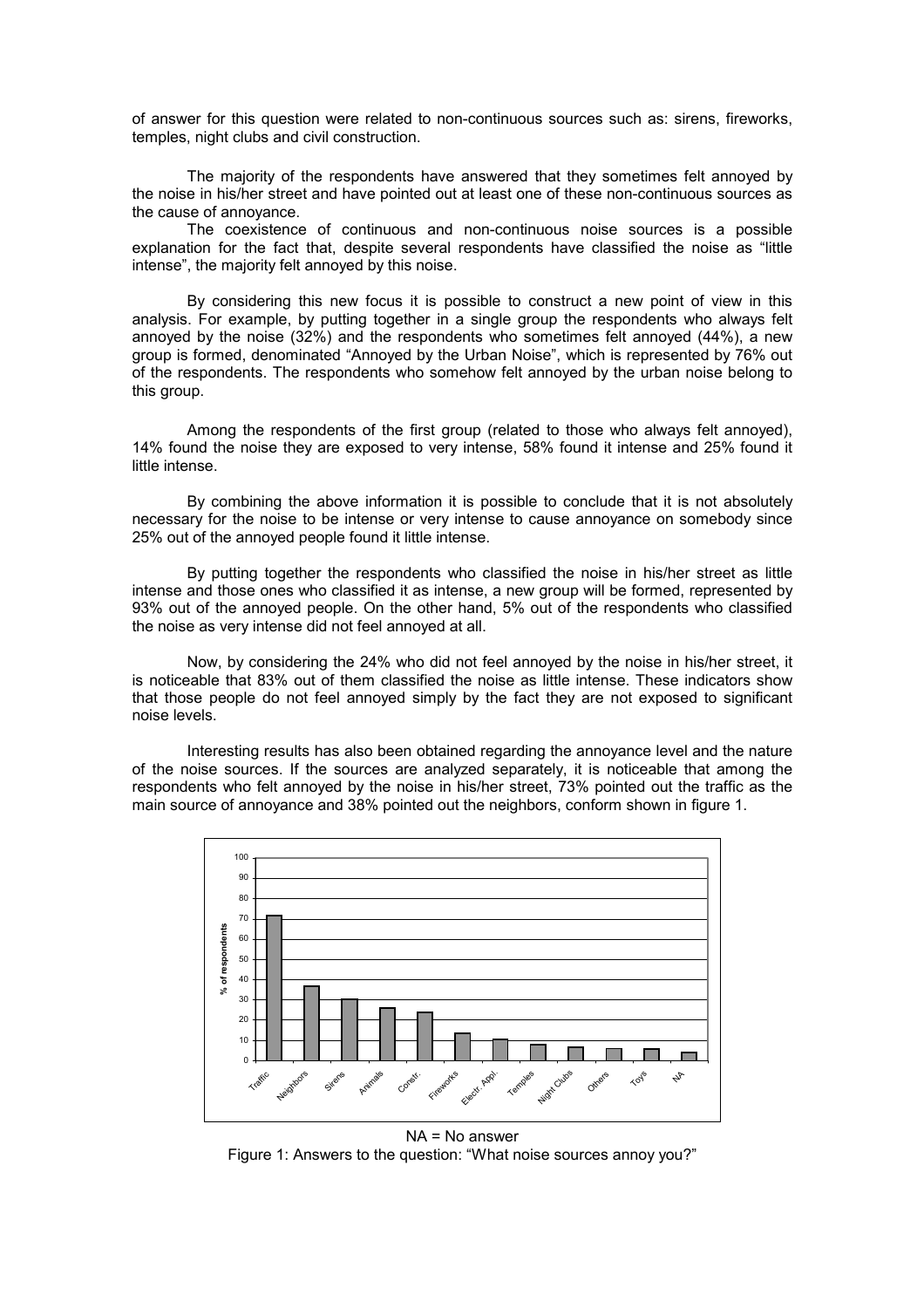Furthermore, it has been noticed that 52% out of the respondents had been living at the same location for more than 5 years. Among these respondents, 73% have perceived an increase in the noise in his/her street during this period, and 54% out of them pointed out the traffic noise as the main source of annoyance and 28% out of them pointed out the neighbors. As this question could accept multiple answers, there was still 18% who pointed out other sources of annoyance.

Surely the traffic highly contributes to the increase in the environmental noise pollution in Curitiba. However, it is not the only important factor. Other factors, like noise generated in the neighborhood of the respondents, can also be a significant factor in the subjective urban noise perception. Still among the respondents living at the same location for more then 5 years, 27% out of those who felt annoyed by the noise in his/her street also pointed out the civil construction, which is a type of neighborhood noise. With all this, it is possible to conclude that the rapid expansion of the city of Curitiba is a significant factor in the urban noise pollution increase.

At this stage it is possible to analyze how the urban noise analysis would be presented if the noise sources were grouped into two main groups, as follows:

- 1) Traffic noise: automobiles, buses, motorcycles, trains.
- 2) Neighborhood noise: neighbors, animals, sirens, religious temples, night clubs, civil constructions, toys and electrical appliances.

By considering this new approach of grouping the noise sources, it is noticeable that within the group "Annoyed by the Urban Noise" (76% out of the respondents), everybody has pointed out at least one of the sources grouped within "Neighborhood Noise" as a source of annoyance. Furthermore, 76% out of them also felt annoyed by the traffic noise. These informations are illustrated in table 1.

| Noise source | Percentage of annoyed (%) |
|--------------|---------------------------|
| Neighborhood | 100                       |
| Traffic      | 76                        |

|  | Table 1: Noise sources of annoyance – grouped sources |  |  |  |
|--|-------------------------------------------------------|--|--|--|
|  |                                                       |  |  |  |

Departing from these results it is possible to understand the apparent contradiction between the conclusion obtained from the urban noise in Curitiba (Zannin et. al. 2001) and the answers for the question "In your opinion, do you think the noise in your street has increased?". In the methodology adopted for the former study (Zannin et. al., 2001), the main source of annoyance considered was the traffic noise. However, it is noticeable in this analysis that the noise sources grouped within "Neighborhood Noise" are more significant for the community than the traffic noise, even if the latter is the most important one when non-grouped sources are considered. So, it is comprehensible that the subjective perception of the citizens has pointed out to an increase in the urban noise. The population has increased, consequently the neighborhood noise has also increased.

Belojevic and Jakovlevic (1997), Maschke (1999) and Babish et.al (1999) pointed out some effects of the noise over the urban inhabitants: irritability, difficulty to concentrate, insomnia and headaches. It has been observed that everybody within the group "Annoyed by the Urban Noise" had declared that they felt at least one of the effects related above, predominantly irritability and difficulty to concentrate, conform figure 2.

## **4 – Conclusion**

This survey has showed that the main isolated cause of noise annoyance perceived by the citizens of Curitiba is the noise generated by the traffic of automobiles, followed by the noise caused by the neighbors. Other studies on urban noise pollution had already detected the traffic noise as the main noise source.